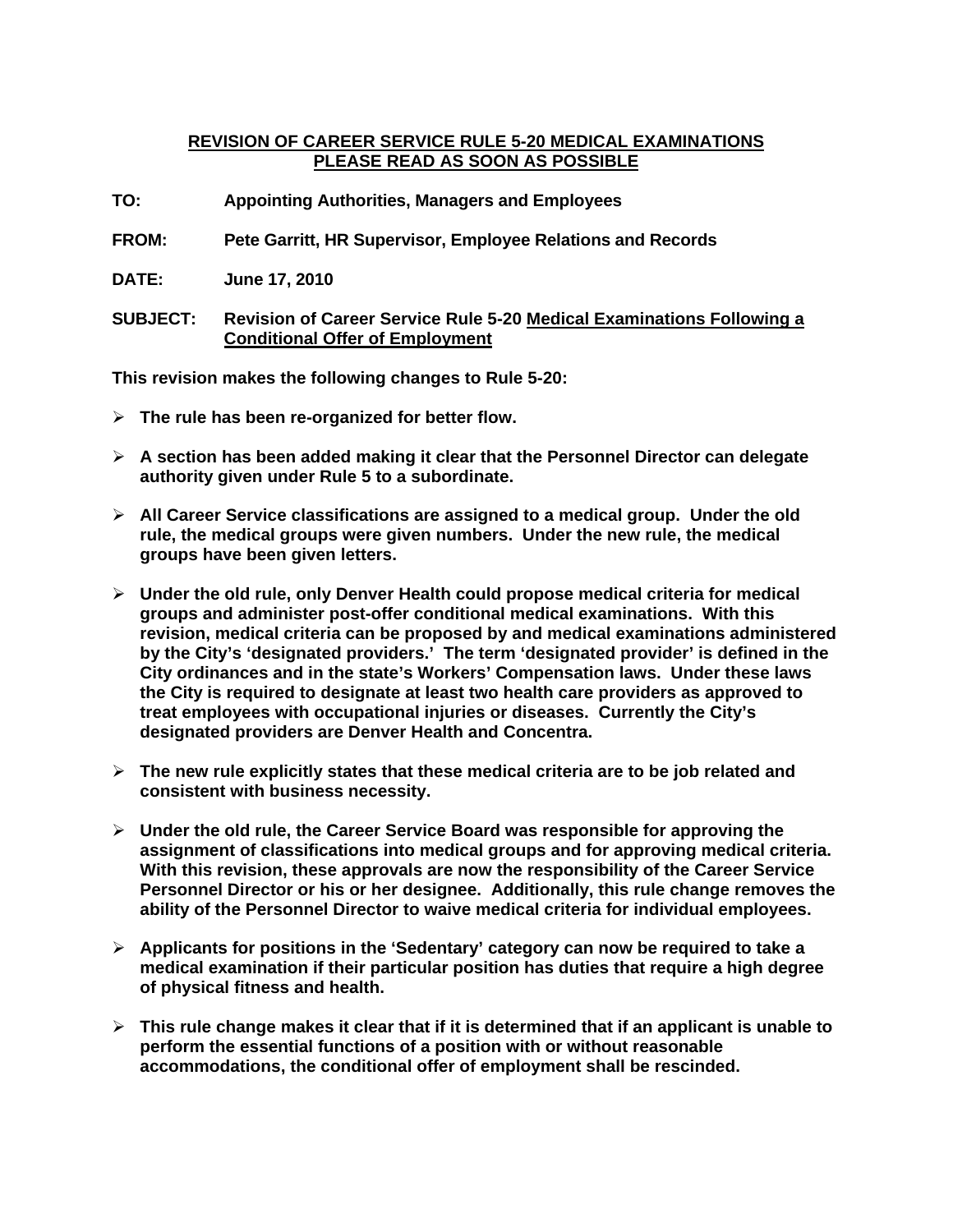## **MEMORANDUM**

#### **REVISION 54 SERIES C**

**TO:** Holders of CSA Rule Books

- **FROM:** Career Service Board
- **DATE:** June 17, 2011
- **SUBJECT:** Revision to Career Service Rules

The Career Service Board has approved the following revisions to Career Service Rule 5-20 Medical Examinations Following a Conditional Offer of Employment.

|                | <b>Page Number</b> | <b>Issuance Dates</b> |
|----------------|--------------------|-----------------------|
| <b>Remove:</b> | $5 - 1$            | October 14, 2010      |
| Replace:       | $5-1, 5-1.1$       | June 17, 2011         |

# **PLEASE INSERT IN YOUR RULE BOOK AS SOON AS POSSIBLE. THANK YOU.**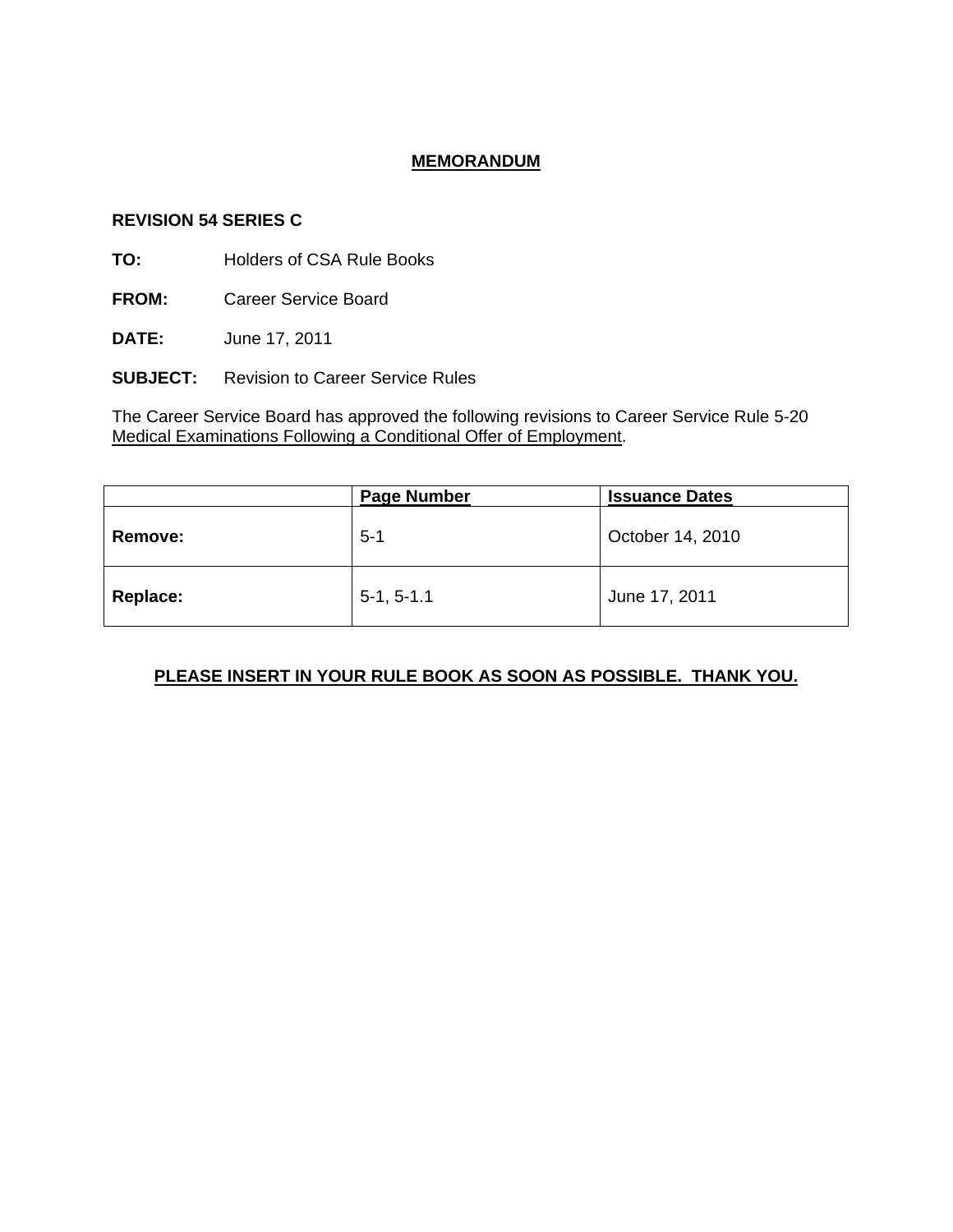#### **RULE 5 APPOINTMENTS AND STATUS**

#### Section 5-10 Appointment by Appointing Authority

The Career Service shall comprise all employees of the City and their positions, subject to the exceptions in the City Charter (relevant sections have been attached as an appendix to this rule). Election Judge positions are not part of the Career Service. Appointment to any position in the Career Service shall be made by an appointing authority, subject to local, state, and federal employment laws. (Effective June 8, 2007; Rules Revision Memo 19C)

Section 5-15 Delegation of Authority by Personnel Director (Effective June 17, 2011; Rules Revision Memo 54C)

The Career Service Personnel Director ("Personnel Director") may delegate any authority given under this rule to a subordinate employee.

Section 5-20 Medical Examinations Following a Conditional Offer of Employment (Revised effective June 17, 2011; Rules Revision Memo 54C)

#### 5-21 Medical Groups

All classifications in the Career Service shall be allocated to a medical group by the Personnel Director. The medical groups are as follows:

- A. Heavy (H): Positions which demand a very high degree of physical fitness and health.
- B. Medium (M): Positions which demand considerable labor and exertion or in which safety considerations mandate a high degree of physical fitness and health.
- C. Sedentary (S): Positions which require little physical labor or exertion and an average degree of health.

Page issuance date: June 17, 2011